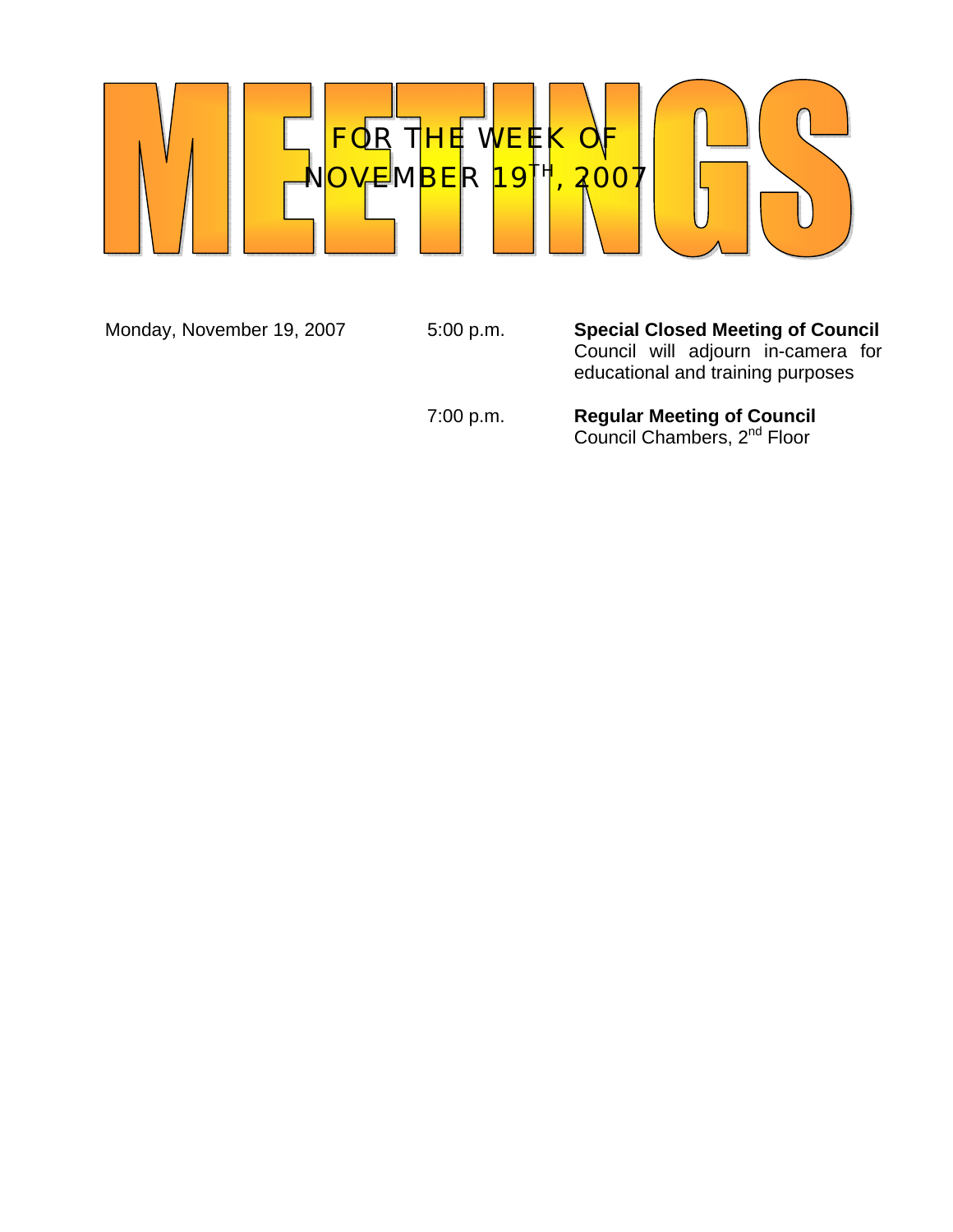# **THE CORPORATION OF THE CITY OF NORTH BAY REGULAR MEETING OF COUNCIL HELD MONDAY, NOVEMBER 19TH, 2007**

### **PUBLIC PRESENTATIONS:**

#### **PUBLIC MEETING MINUTES:**

Monday, November 5, 2007

## **CLOSED MEETING MINUTES (available for Council viewing in the Clerk's Office):**

Monday, November 5, 2007 Monday, November 12, 2007

#### **COMMITTEE REPORTS:**

General Government Committee Report No. 2007-12

#### **CORRESPONDENCE:**

- 1. Report from M.B. Burke dated November 1, 2007 re Delegation of authority City Solicitor (L00/2007/LEGAL/GENERAL).
- 2. Report from C.M. Conrad dated November 6, 2007 re Delegation of Powers and Duties Policy (L11/2007/BI130/GENERAL).
- 3. Report from P. Bullock dated October 31, 2007 re Review of procurement options for purchasing electricity and natural gas (E06/2007/GENER/GENERAL).
- 4. Report from L. Rochefort dated November 5, 2007 re Reduction, Cancellation or Refund of Taxes (F22/2007/442/GENERAL).
- 5. Report from M.B. Burke dated November 7, 2007 re Waste Sludge Services Agreement (L04/2007/AGMT/ORC-WS).
- 6. Report from M.B. Burke dated November 6, 2007 re Encroachment Agreement Main East Holdings Limited, 231-237 Main Street East (D16/2007/ENCRO/MEHL).
- 7. Report from J.D. Knox dated November 7, 2007 re Transit Operational Review (T03/2004/TRANS/GENERAL).
- 8. Report from I.G. Kilgour dated November 1, 2007 re Lane closure in a block bounded by Charles Street, Lakeshore Drive, McDonald Avenue and Lee Avenue (T09/2007/HILRE/CHARLES).
- 9. Report from M.B. Burke dated November 5, 2007 re YMCA Operating Agreement (L04/2004/LEASE/YMCA).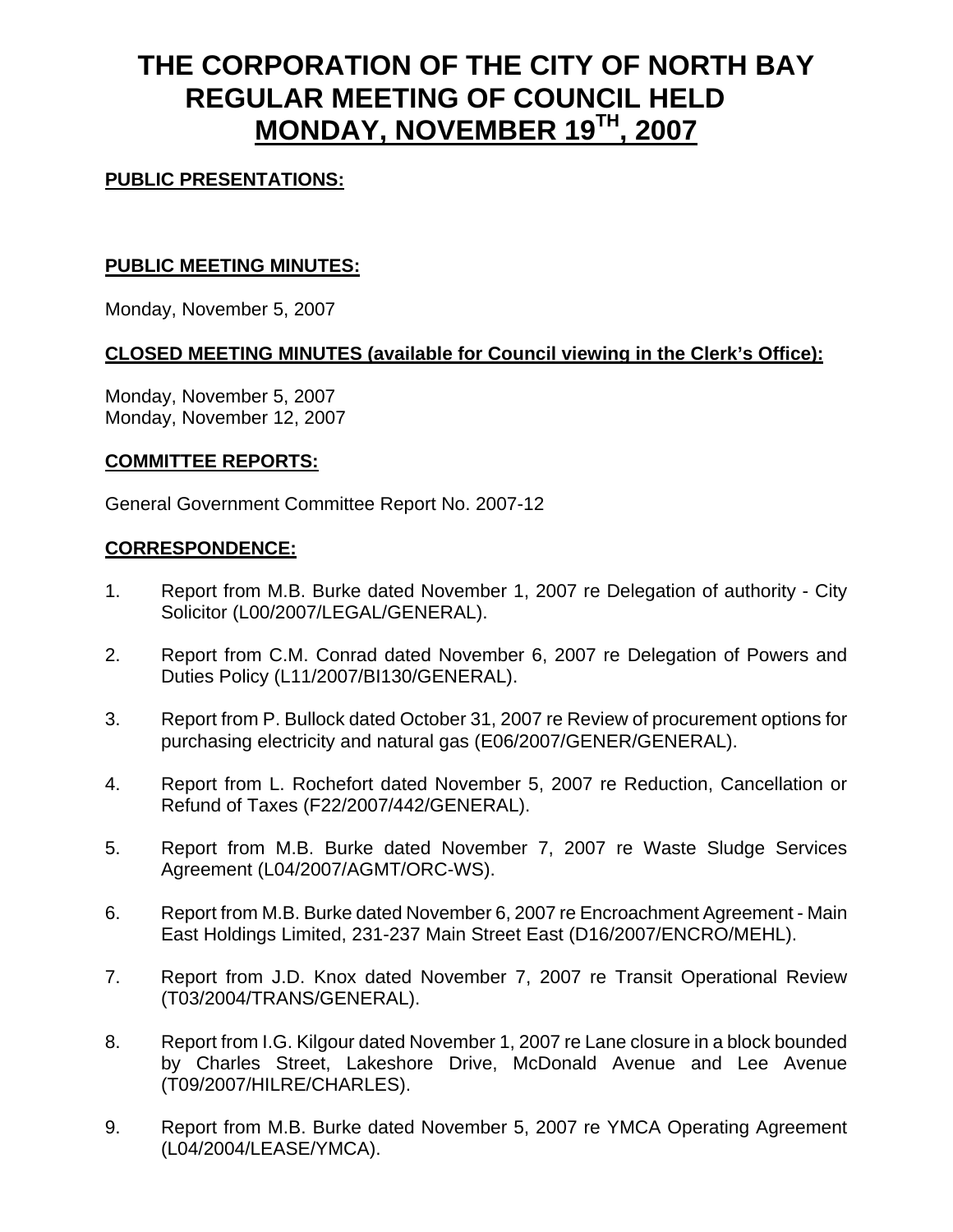- 10. Report from A. Korell dated November 13, 2007 re Repairs to pedestrian bridge over Chippewa Creek at Oak Street (F05/2007/PUBWO/PR56).
- 11. Report from I.G. Kilgour dated November 1, 2007 re Lane closure in a block bounded by Park Avenue, Murphy Street, Doran Avenue and Mary Street (T09/2007/ WHITW/MURPHYST).
- 12. Report from D. Carvell dated November 8, 2007 re Veteran's Bus Passes (T03/2007/TRANS/GENERAL).
- 13. Report from T.G. Ringler dated November 13, 2007 re Bingo Licensing fare increase (P09/2007/LICEN/BINGO).
- 14. Report from I.G. Kilgour dated November 14, 2007 re Proposed Official Plan Amendment and proposed Brownfield Community Improvement Plan (D08/2007/OPA/BCIP) (D09/2007/CNB/OFFICIAL).
- 15. Accounts for October 2007 (F14/2007/EOIR/GENERAL).
- 16. Accounts for Royal Bank for October 2007 (F14/2007/EOIR/GENERAL).
- 17. Report from C.M. Conrad dated November 6, 2007 re Procedural By-Law (C00/2007/BYLAW/PROCEDUR).
- 18. Letter from North Bay Parry Sound District Health Unit dated November 2, 2007 and report from M.B. Burke/B.A. Rogers dated November 14, 2007 re Health Unit Municipal Reserve Fund (F20/2007/NBDHU/GENERAL).
- 19. Report from B.A. Rogers/A. Lang dated November 12, 2007 re Infrastructure Ontario Debenture Issue for the North Bay Water Filtration Plant (E03/2003/ NBWTP/GENERAL).
- 20. Report from J.D. Knox dated November 14, 2007 re Concession Services at the Transit Terminal (A19/2005/TRANS/TERMINAL).
- 21. Report from T.G. Ringler dated November 14, 2007 re Collection Agency Contract extension (P16/2007/POA/GENERAL).
- 22. Report from M.B. Burke dated November 14, 2007 re Electronic attendance at Council Meetings (C00/2007/CNB/COUNCIL).

#### **BY-LAWS FOR CONSIDERATION:**

#### **General Government - First, Second and Third readings:**

By-Law No. 2007-220 to authorize the Long-Term Water Metering Strategy Project.

By-Law No. 2007-221 to execute an Agreement with The North Bay General Hospital relating to additional parking (Bourke Street Playground)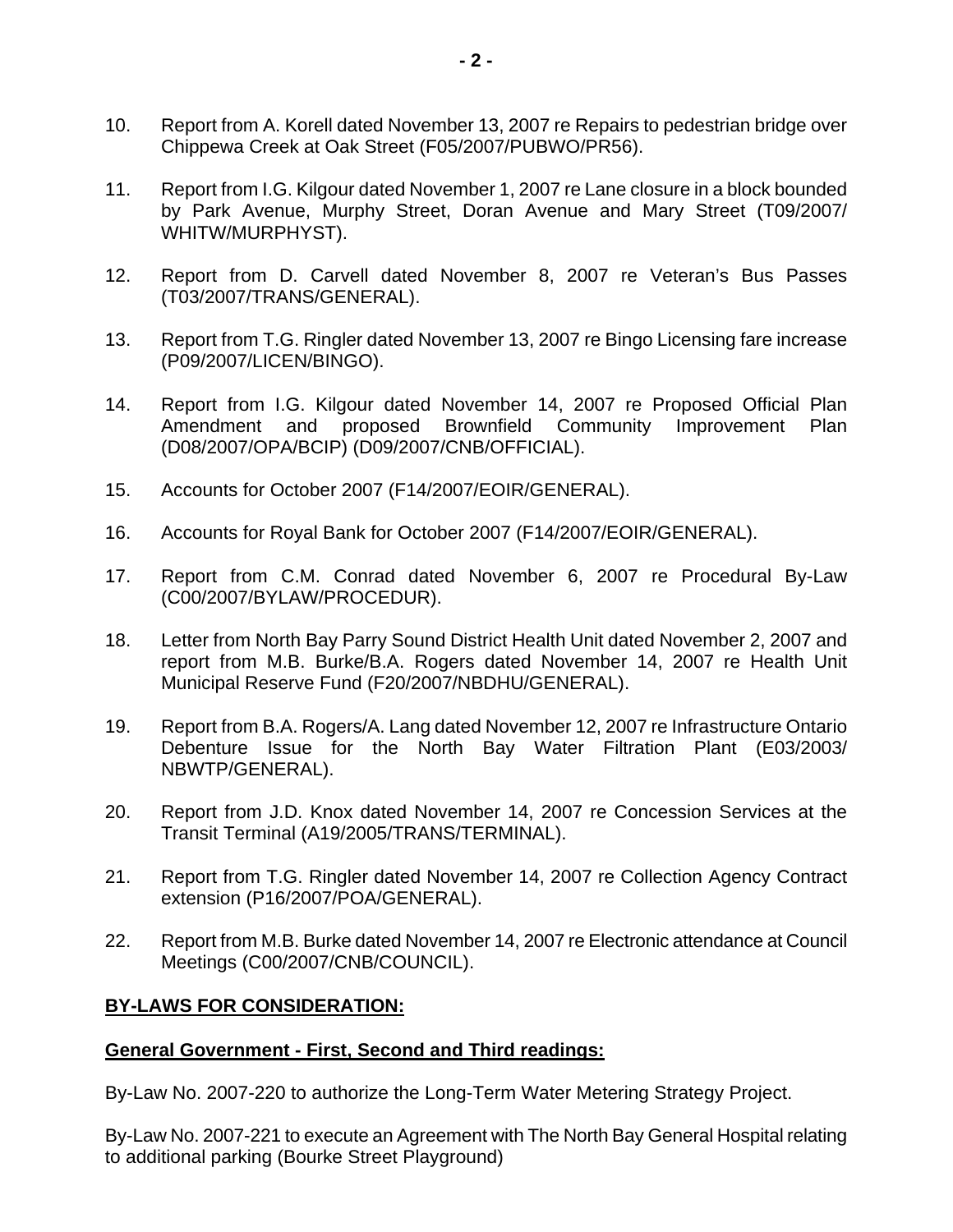By-Law No. 2007-222 to authorize the sale of lands no longer required for municipal purposes to Dimitrios Kolios (Champlain Street).

By-Law No. 2007-226 to execute a Forebearance Agreement with the District of Nipissing Social Services Administration Board and The First National Financial GP Corporation relating to the provision of a Municipal Housing Facility at 280 Oakwood Avenue, North Bay.

#### **Engineering & Works - First, Second and Third readings:**

By-Law No. 2007-225 to execute an Agreement with Energy Advantage Inc. relating to a Corporate Green Plan.

#### **MOTIONS:**

Councillor Anthony Tre 2008 Summer in the Park

## **IN-CAMERA CORRESPONDENCE:**

- 23. *Confidential* report from M.B. Burke dated November 1, 2007 re Property matter.
- 24. *Confidential* report from B. Hillier dated November 14, 2007 re Property matter.

## **MOTION FOR RECONSIDERATION:**

## **QUESTIONS & ENQUIRIES:**

**GIVING NOTICE:**

**ADJOURNMENT:**